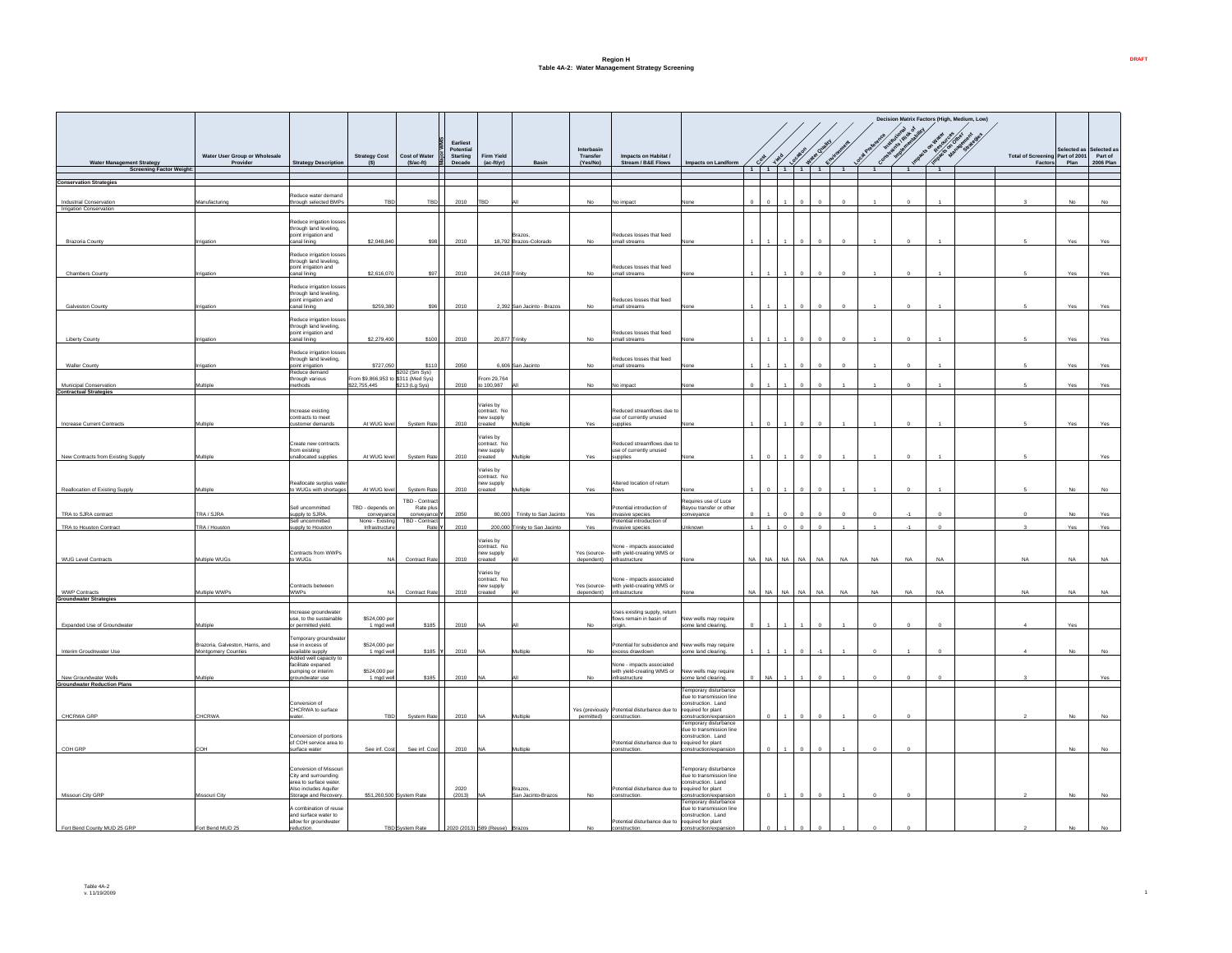## **Region H Table 4A-2: Water Management Strategy Screening**

|                                                                            |                                           |                                                                                                                         |                                |                                                    |                                                    |                            |                                                                                             |                                    |                                                                                                                                                                                                                                                                                               |                                                                                                                                                    |          |          |            |                |                |                |                | Decision Matrix Factors (High, Medium, Low) |                                                   |                          |                                     |
|----------------------------------------------------------------------------|-------------------------------------------|-------------------------------------------------------------------------------------------------------------------------|--------------------------------|----------------------------------------------------|----------------------------------------------------|----------------------------|---------------------------------------------------------------------------------------------|------------------------------------|-----------------------------------------------------------------------------------------------------------------------------------------------------------------------------------------------------------------------------------------------------------------------------------------------|----------------------------------------------------------------------------------------------------------------------------------------------------|----------|----------|------------|----------------|----------------|----------------|----------------|---------------------------------------------|---------------------------------------------------|--------------------------|-------------------------------------|
| <b>Water Management Strategy</b>                                           | Water User Group or Wholesale<br>Provider | <b>Strategy Description</b>                                                                                             | <b>Strategy Cost</b><br>(S)    | <b>Cost of Water</b><br>$(S/ac-ft)$                | Earliest<br>Potential<br><b>Starting</b><br>Decade | Firm Yield<br>$(ac-flyrr)$ | Basin                                                                                       | Interbasin<br>Transfer<br>(Yes/No) | Impacts on Habitat /<br>Stream / B&E Flows                                                                                                                                                                                                                                                    | Impacts on Landform                                                                                                                                | Cost 100 | Location | Water Oual | Environm       | Con            |                |                |                                             | <b>Total of Screening Part of 2001</b><br>Factors | <b>lected</b> as<br>Plan | Selected as<br>Part of<br>2006 Plan |
| <b>Screening Factor Weight:</b>                                            |                                           |                                                                                                                         |                                |                                                    |                                                    |                            |                                                                                             |                                    |                                                                                                                                                                                                                                                                                               |                                                                                                                                                    |          |          |            | $\overline{1}$ | $\overline{1}$ | $\overline{1}$ | $\blacksquare$ |                                             |                                                   |                          |                                     |
| Montgomery County GRP                                                      | Montgomery County WUGs                    | onversion of portions<br>of county to surface<br>ater                                                                   |                                | <b>TBD System Rate</b>                             | 2020 (2013) NA                                     |                            | San Jacinto                                                                                 | No                                 | Potential disturbance due to required for plant<br>construction.                                                                                                                                                                                                                              | Temporary disturbance<br>due to transmission line<br>hne L. noibuntanos<br>onstruction/expansion                                                   |          |          |            |                |                |                |                |                                             |                                                   | No                       | No                                  |
| NFBWA GRP                                                                  | <b>NFRWA</b>                              | Conversion of NFBWA<br>o surface water. Also<br>ncludes reuse and<br>najor water supply<br>nfrastructure.               |                                | \$588,000,000 System Rate                          | 2020<br>(2013)                                     |                            | Multiple                                                                                    | permitted)                         | Yes (previously Potential disturbance due to<br>construction.                                                                                                                                                                                                                                 | emporary disturbance<br>due to transmission line<br>onstruction. Land<br>required for plant<br>onstruction/expansio                                |          |          |            |                | $\Omega$       |                |                |                                             |                                                   | No                       | No                                  |
| NHCRWA GRP                                                                 | <b>NHCRWA</b>                             | onversion of<br><b>IHCRWA</b> to surface<br>water. Also includes<br>najor water supply<br>frastructure.                 |                                | \$789,324,631 System Rate                          | 2010                                               |                            | Multiple                                                                                    | permitted)                         | Yes (previously Potential disturbance due to required for plant<br>construction.                                                                                                                                                                                                              | emporary disturbance<br>due to transmission line<br>construction, Land<br>onstruction/expansio                                                     |          |          |            |                | $\Omega$       |                |                |                                             |                                                   |                          | Yes                                 |
| Pecan Grove GRP                                                            | Pecan Grove                               | Conversion of Pecan<br>inve to surface water<br>Nso includes reuse                                                      |                                | \$15,000,000 System Rate                           | 2020<br>(2013)                                     |                            | <b>Brazos</b><br>San Jacinto-Brazos                                                         | No                                 | Potential disturbance due to required for plant<br>construction.                                                                                                                                                                                                                              | emporary disturbance<br>due to transmission line<br>onstruction, Land<br>onstruction/expansion                                                     |          |          |            |                |                |                |                |                                             |                                                   | No                       | No                                  |
| Richmond-Rosenberg GRP                                                     | Richmond, Rosenben                        | Conversion of<br>Richmond-Rosenberg t<br>urface water.                                                                  |                                | \$135,308,169 System Rate                          | 2020<br>(2015)                                     |                            | Brazor                                                                                      | No                                 | Potential disturbance due to required for plant<br>construction.                                                                                                                                                                                                                              | Temporary disturbance<br>due to transmission line<br>construction. Land<br>instruction/expansio                                                    |          |          |            |                |                |                |                |                                             |                                                   | No                       | No                                  |
| SJRA WRAP                                                                  | Montgomery County                         | onversion of<br>Montgomery County to<br>surface water Also<br>includes reuse and<br>naior water supply<br>frastructure. | \$2,510,000,000 System Rate    |                                                    | 2020<br>(2015)                                     |                            | San Jacinto                                                                                 | No                                 | otential disturbance due to<br>construction.                                                                                                                                                                                                                                                  | Temporary disturbance<br>due to transmission line<br>construction, Land<br>required for plant<br>onstruction/expansi                               |          |          |            |                |                |                |                |                                             |                                                   | <b>No</b>                | No                                  |
| Sugar Land GRP                                                             | Sugar Land                                | onversion of Sugar<br>Land and surrounding<br>area to surface water.<br>Also includes reuse.                            |                                | \$130,857,339 System Rate                          | 2020<br>(2013)                                     |                            | Brazos.<br>San Jacinto-Brazos                                                               | No                                 | Potential disturbance due to required for plant<br>construction.                                                                                                                                                                                                                              | emporary disturbance<br>due to transmission line<br>construction. Land<br>onstruction/expansior                                                    |          |          |            |                |                |                |                |                                             |                                                   | No                       | No                                  |
| <b>WHCRWA GRP</b>                                                          | <b>NHCRWA</b>                             | Conversion of<br>WHCRWA to surface<br>vater. Also includes<br>euse and major water<br>upply infrastructure.             | \$1,073,943,857 System Rate    |                                                    | 2010                                               |                            | Multiple                                                                                    | permitted)                         | Yes (previously Potential disturbance due to required for plant<br>construction.                                                                                                                                                                                                              | Temporary disturbance<br>due to transmission line<br>construction, Land<br>construction/expans                                                     |          |          |            |                |                |                |                |                                             |                                                   |                          | Yes                                 |
| <b>Infrastructure Strategies</b>                                           |                                           | Develop a surface wate<br>supply system to meet<br>demands in western<br>Chambers County with<br>water from the Trinity |                                |                                                    |                                                    |                            |                                                                                             |                                    | Yes (previously Potential introduction of                                                                                                                                                                                                                                                     |                                                                                                                                                    |          |          |            |                |                |                |                |                                             |                                                   |                          |                                     |
| West Chambers County Supply System<br>Houston WPP/Infrastructure Expansion | <b>CLCND</b><br>ouston                    | asin.<br>ncreasing capacity in<br>COH treatment facilities<br>and delivery<br>nfrastructure                             |                                | \$20,380,000 System Rate<br><b>TRD</b> System Rate | 2020<br>Various                                    |                            | Sabine to San Jacinto<br>Trinity-San Jacinto, Sar<br>Jacinto, San Jacinto-<br>trazos Brazos | permitted)<br><b>No</b>            | invasive species<br>Footprint of facilities largely<br>already developed.                                                                                                                                                                                                                     | Footprint of facilities<br>argely already develope                                                                                                 |          |          |            |                |                |                |                |                                             |                                                   | No<br>No                 | No.                                 |
| Harris County MUD 50 SWTP                                                  | Harris MUD 50                             | Freat surface water fror<br>SJRA for municipal use.<br>Development of a                                                 |                                | TBD TBD                                            | 2020                                               |                            | San Jacinto                                                                                 | No                                 |                                                                                                                                                                                                                                                                                               | Land required for facility<br>construction                                                                                                         |          |          |            |                |                |                |                |                                             |                                                   | No                       | No                                  |
| Luce Bayou                                                                 |                                           | pnveyance fro the<br><b>Trinity River to Lake</b>                                                                       | <b>TBD</b> <sub>N</sub>        |                                                    |                                                    |                            | rinity to San Jacin                                                                         | Yes (previously<br>permitted)      | Potential introduction of<br>invasive species                                                                                                                                                                                                                                                 | onveyance requires<br>xtensive canal<br>nstruction                                                                                                 |          |          |            |                |                |                |                |                                             |                                                   |                          |                                     |
| Pearland SWTP<br><b>Reservoir Strategies</b>                               | Pearland                                  | stallation of a SWTP                                                                                                    |                                |                                                    |                                                    |                            |                                                                                             |                                    |                                                                                                                                                                                                                                                                                               | <b>Strategy Definition Under Development</b>                                                                                                       |          |          |            |                |                |                |                |                                             |                                                   |                          |                                     |
| Allens Creek Reservoir                                                     | BRA / Houston                             | New reservoir in Austin<br>County<br>New Reservoir in                                                                   | \$222,752,400                  | \$172                                              | 2020                                               | 99,650                     |                                                                                             | No                                 | Wetlands and bottomland<br>ardwoods impacted                                                                                                                                                                                                                                                  | undates 7,000 acres                                                                                                                                |          |          |            |                |                |                |                |                                             |                                                   | Yes                      | No                                  |
| Bedias Reservoir                                                           | A 91.2                                    | Madison/Grimes<br>anitrun?<br>Vew reservoir in Milam                                                                    | \$186,923,900                  | \$158 Y                                            | 2030                                               |                            | 90 700 Trinity                                                                              | No.                                | 7,300 acres of bottomland<br>hardwoods<br>Listed and endangered                                                                                                                                                                                                                               | nundates 27.400 acres                                                                                                                              |          |          |            | $\sim$         |                |                | $\mathcal{A}$  |                                             | $\overline{A}$                                    | Yes                      | No                                  |
| Little River Reservoir<br>Little River Off-Channel Reservoir               | BRA / GCWA<br><b>RA</b>                   | County<br>New reservoir in Milam<br>ounty                                                                               | \$502,719,050<br>\$126,430,720 | \$299 Y<br>\$328                                   | 2040<br>2040                                       | 129,000                    | 32,125 Brazor                                                                               | No<br>No                           | species habitat<br>Potential impact on terrestrial<br>species habitats                                                                                                                                                                                                                        | nundates 35,000 acres<br>nnundates 4400 acres                                                                                                      |          |          |            | $\Omega$       |                | $\mathbf{A}$   |                |                                             | $\overline{a}$                                    | Yes<br>Yes               | No<br>Yes                           |
|                                                                            |                                           | Use storage to enhance<br>he vield of existing                                                                          |                                |                                                    |                                                    |                            |                                                                                             |                                    | Potential impact on terrestrial                                                                                                                                                                                                                                                               |                                                                                                                                                    |          |          |            |                |                |                |                |                                             |                                                   |                          |                                     |
| <b>GCWA Off-Channel Reservoirs</b>                                         | <b>GCWA</b>                               | <b>GCWA</b> rights                                                                                                      | \$257,579,523                  | \$1,175 Y                                          | 2030                                               |                            | 39,530 San Jacinto - Brazos                                                                 |                                    | species habitats<br>nundates about 13 100                                                                                                                                                                                                                                                     | Innundates 4,000 acres                                                                                                                             |          |          |            |                |                |                |                |                                             |                                                   |                          |                                     |
| Lower Lake Creek Reservoir                                                 | <b>SJRA</b>                               | lew reservoir in<br><b>Montgomery County</b>                                                                            | \$480,777,860                  | \$548 Y                                            | 2040                                               |                            | 67,200 San Jacinto                                                                          |                                    | acres including 2,200 acres<br>of bottomland hardwoods.<br>7,000 acres of oak hickory<br>and pine forest, and 1,800<br>acres of shrubland and<br>grasses. Some Endangered forest, and 1,800 acres of<br>Species Identified                                                                    | here are about 2.200<br>hostenoftod hasnos<br>hardwoods, 7,000 acres<br>of oak, hickory, pine<br>shrubland and grasses.                            |          |          |            |                |                |                |                |                                             |                                                   |                          |                                     |
| Millican Reservoir (Panther Creek Dam)                                     |                                           | <b>New reservoir in Brazos</b><br>Madison, Leon, and<br>obertson Counties                                               | \$1.337,600,000                | \$436 Y                                            |                                                    |                            |                                                                                             |                                    | Some endangered species<br>have been identified. There<br>are about 26,700 acres of<br>bottomland hardwoods.<br>7,200 acres of upland<br>woods, 28,400 acres of<br>grassland, and 500 acres of acres of<br>emergent wetland. Probable grassland, and 500 acres<br>high environmental impacts. | nnundates 47,550 acres.<br>Approximately 26.700<br>acres of bottomland<br>hardwoods, 7,200 acres<br>f upland woods, 28,400<br>of emergent wetland. |          |          |            |                |                |                |                |                                             |                                                   |                          |                                     |

 $9$